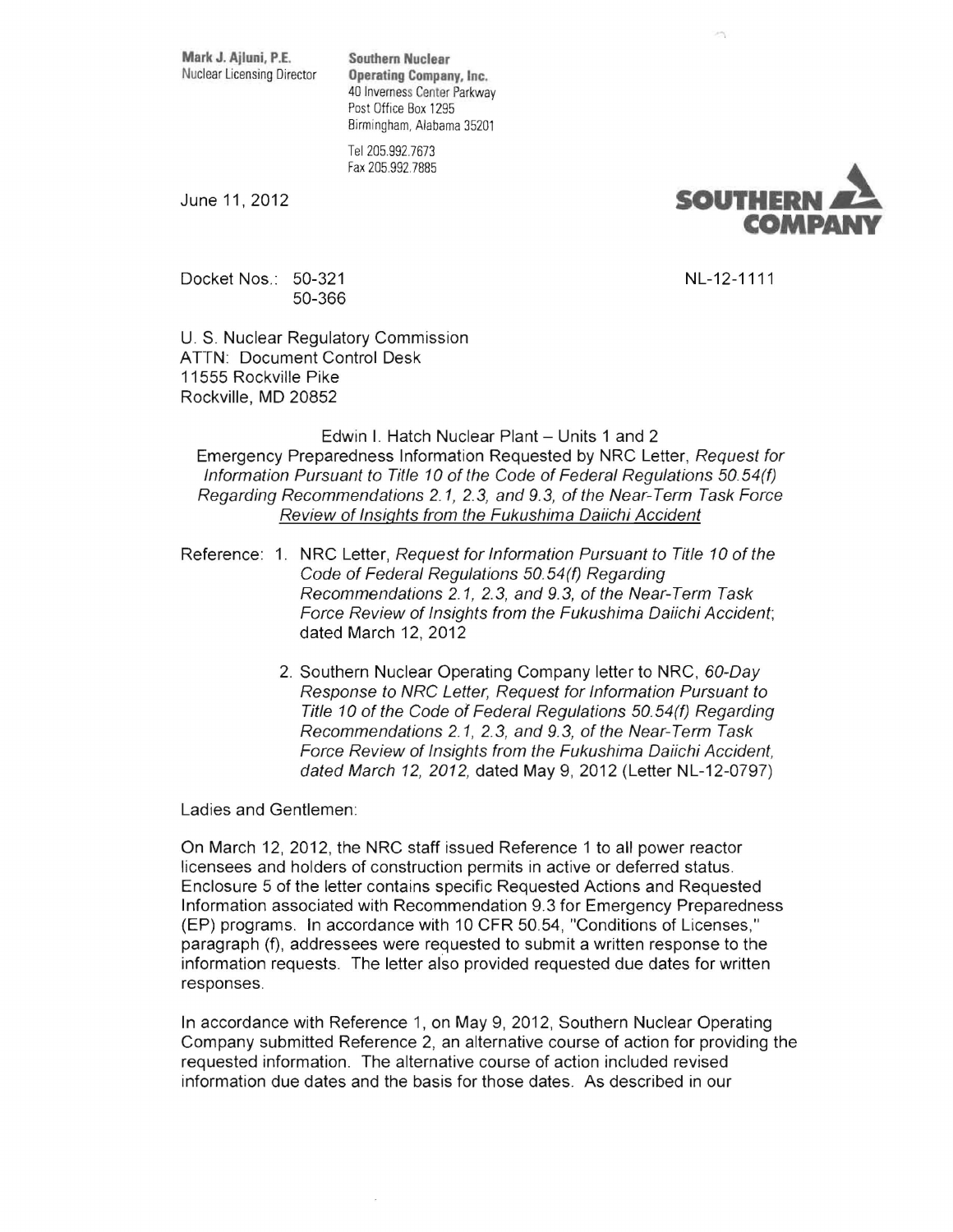U. S. Nuclear Regulatory Commission NL-12-1111 Page 2

alternative course of action, this letter transmits to you the responses to the following information requests.

- Reference 1, Enclosure 5, Communications request #2
- Reference 1, Enclosure 5, Staffing request #3
- Reference 1, Enclosure 5, Staffing request #4
- Reference 1, Enclosure 5, Staffing request #5

This letter contains no NRC commitments. If you have any questions, please contact Jack Stringfellow at (205) 992-7037.

Mr. M. J. Ajluni states he is Nuclear Licensing Director of Southern Nuclear Operating Company, is authorized to execute this oath on behalf of Southern Nuclear Operating Company and, to the best of his knowledge and belief, the facts set forth in this letter are true.

Sworn to and subscribed before me this  $\frac{1}{4}$  day of  $\frac{V_{un}e}{V_{un}e}$ , 2012.

Neuly Lewise Henderson

My commission expires:  $M\Lambda V$ eh,  $23$ ,  $2014$ 

Respectfully submitted,

Mark & Cight

M. J. Ajluni Nuclear Licensing Director

MJA/CLN/lac

Enclosures: 1. Emergency Preparedness 90 Day Response to the Request for Information Regarding Recommendation 9.3 of the Near Term Task Force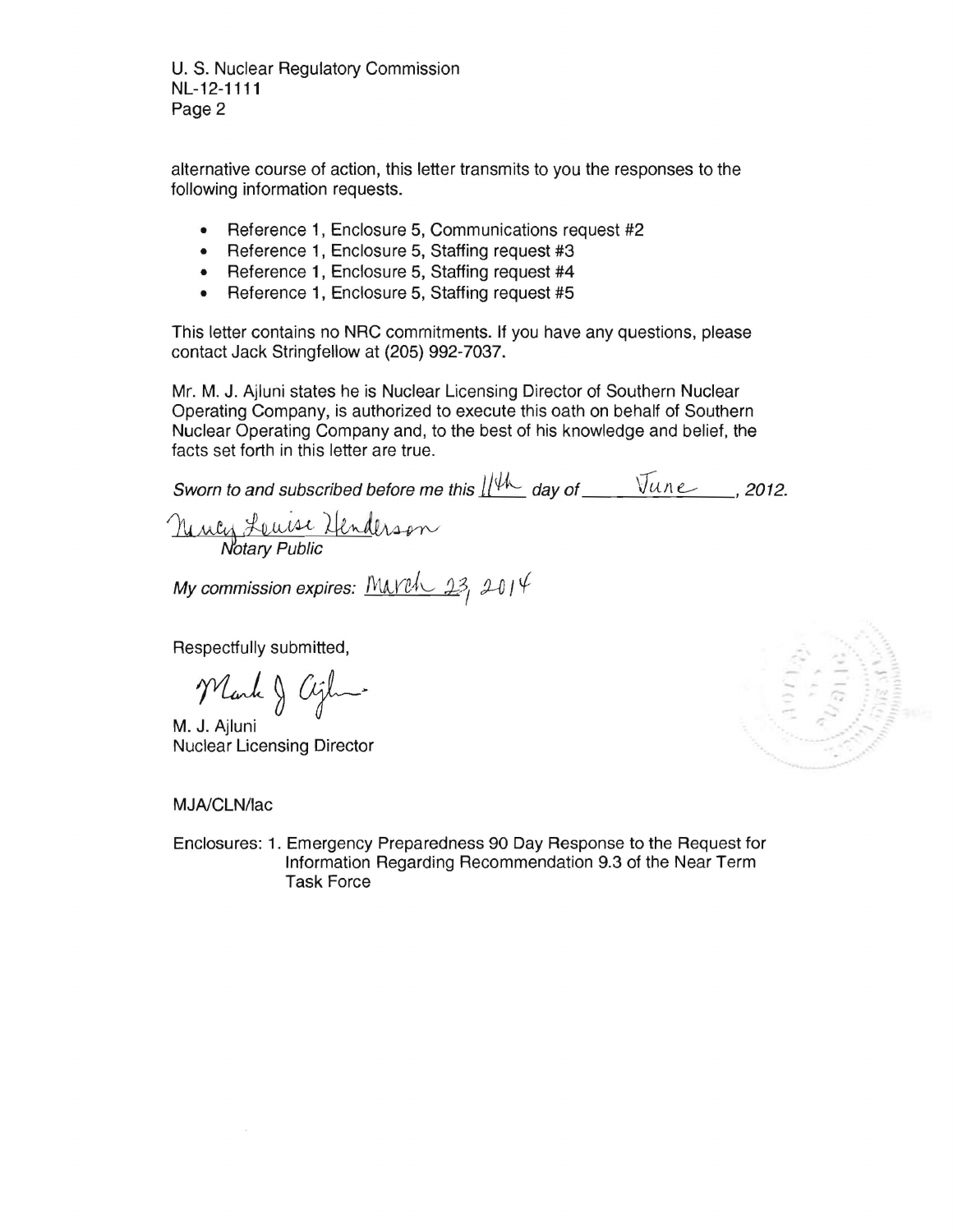U. S. Nuclear Regulatory Commission NL-12-1111 Page 3

cc: Southern Nuclear Operating Company Mr. S. E. Kuczynski, Chairman, President & CEO Mr. D. G. Bost, Executive Vice President & Chief Nuclear Officer Mr. D. R. Madison, Vice President - Hatch Mr. B. L. Ivey, Vice President - Regulatory Affairs Mr. B. J. Adams, Vice President - Fleet Operations RTYPE: CHA02.004

U. S. Nuclear Regulatory Commission Mr. V. M. McCree, Regional Administrator Mr. P. G. Boyle, NRR Senior Project Manager - Hatch Mr. E. D. Morris, Senior Resident Inspector - Hatch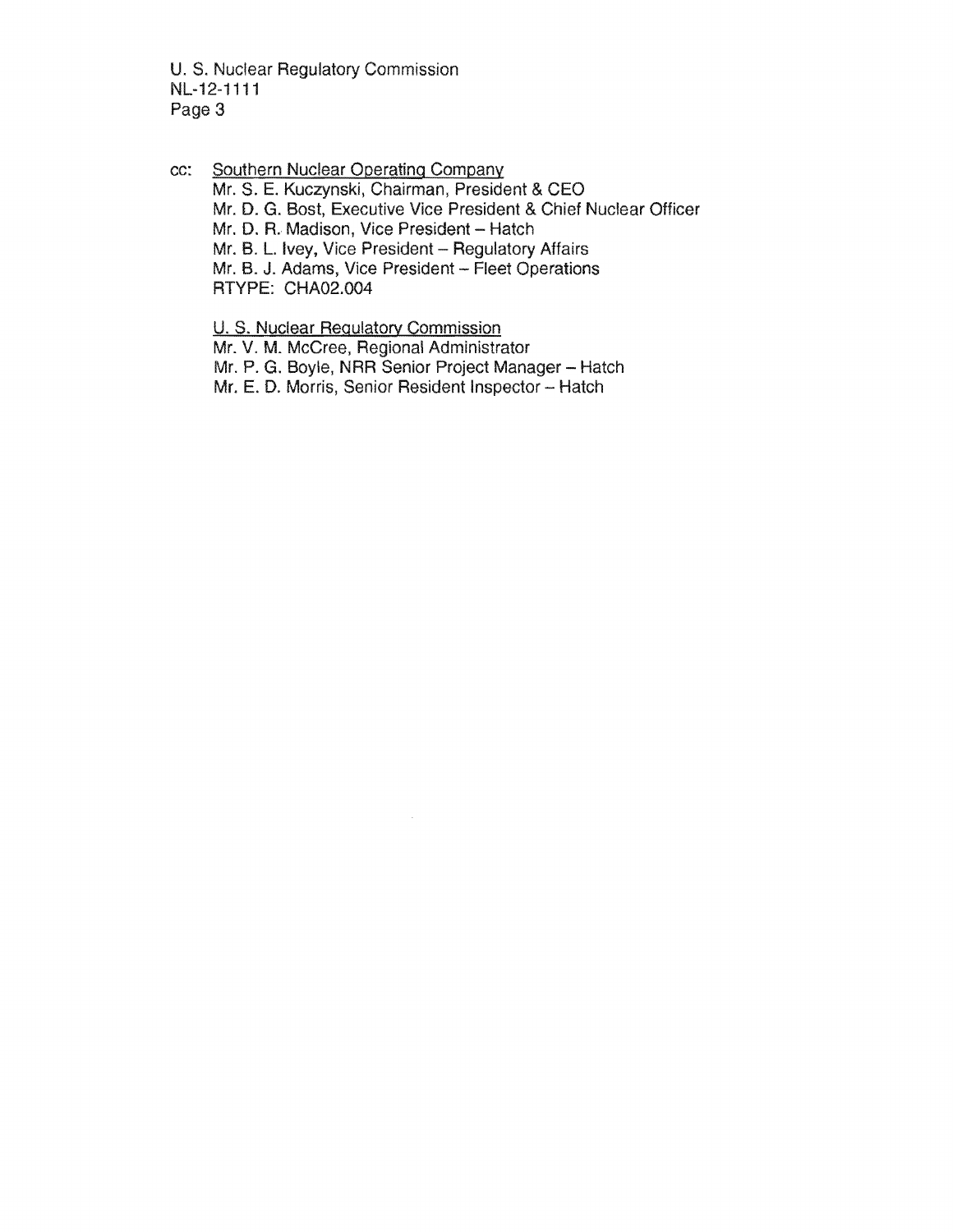Edwin I. Hatch Nuclear Plant - Units 1 and 2 Emergency Preparedness Information Requested by NRC Letter, Request for Information Pursuant to Title 10 of the Code of Federal Regulations 50.54(f) Regarding Recommendations 2.1, 2.3, and 9.3, of the Near-Term Task Force Review of Insights from the Fukushima Daiich; Accident

Enclosure 1

Emergency Preparedness 90 Day Response to the Request for Information Regarding Recommendation 9.3 of the Near Term Task Force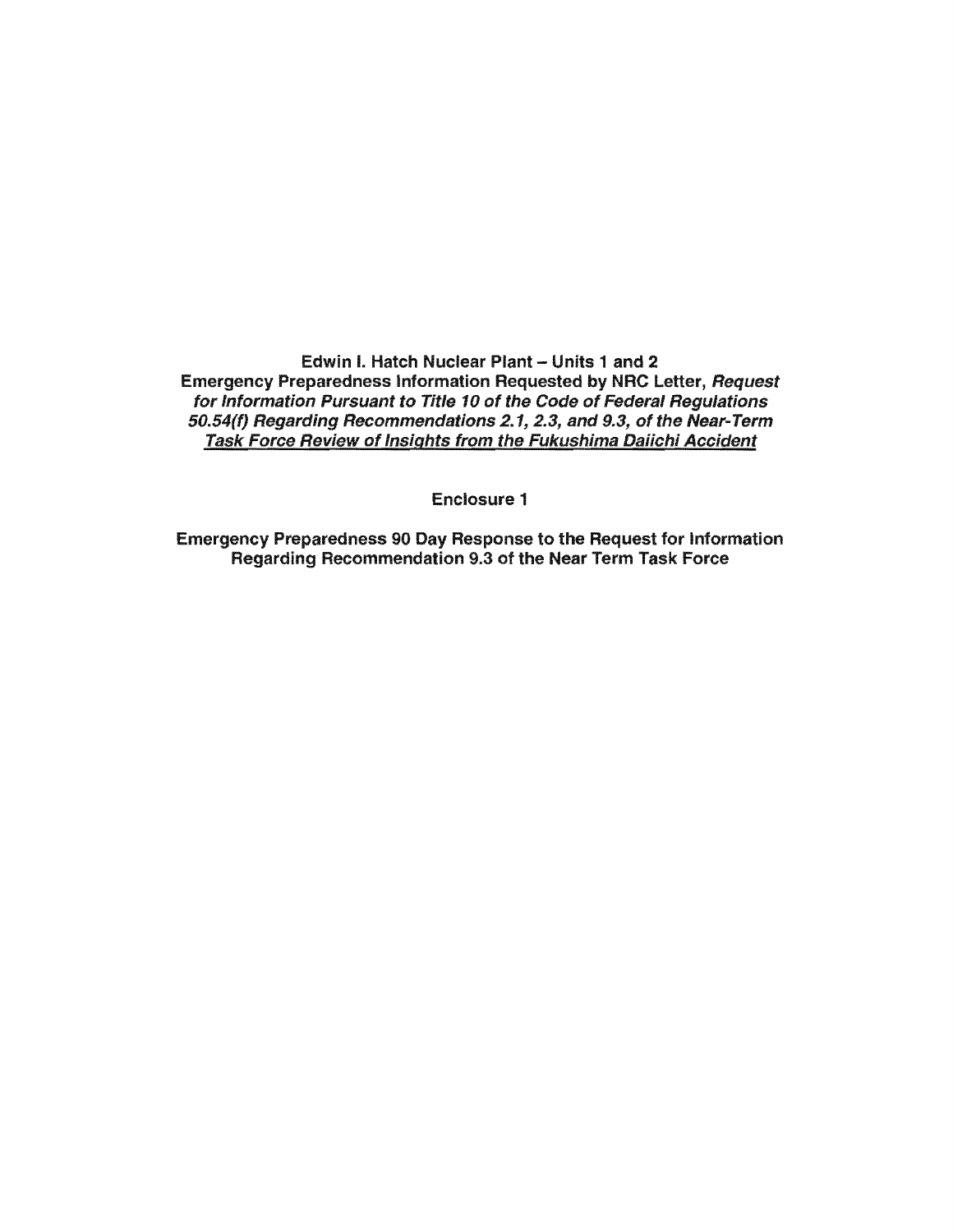# Emergency Preparedness 90 Day Response to the Request for information (RFI) Regarding Recommendation 9.3 of the Near Term Task Force

### Communications:

## RFI 2 - Describe any interim actions that have been taken or are planned to be taken to enhance existing communications systems power supplies until the communications assessment and the resulting actions are complete.

Southern Nuclear Operating Company (SNC) has performed a preliminary assessment of communications systems and confirmed that existing installed systems have adequate backup power supplies that would be expected to be available during a loss of ac power, but have identified actions to further enhance communications capabilities after a large scale natural event.

Three (3) battery-operated satellite phones, including extra batteries and chargers, have been purchased and received, for use by emergency response personnel for onsite and offsite communications. These units will also be utilized to contact the Emergency Operations Facility (EOF). The EOF has full communications capability with applicable offsite agencies and is located outside the 25 mile area. The EOF is staffed and trained to perform emergency notifications and has the capability to initiate request of supporting agencies to respond to the event. Two additional satellite phones, including extra batteries and chargers have been purchased and deployed for emergency response in Emergency Operations Facility (EOF). Each satellite phone has the ability to support a single phone line. These satellite phones will be used as an interim measure until the completion of the communications assessment and implementation of a long term solution for on-site and off-site communications.

SouthernLINC and/or Kenwood radios are utilized for onsite response teams utilizing ''talk around". This feature provides push to talk service between individual or group radios via private 2-way and/or group radio connections. This mode provides radio communication without the need for local towers or transport systems. Additional communications capability is available through the use of sound powered phones.

Portable generators will be procured to supply power to onsite communications equipment. These generators will have onboard fuel supplies and be capable of being refueled from the EDG Day tanks. Purchase orders for the portable generators have been issued.

# Staffing:

### $RFI$  3 - Identify how the augmented staff would be notified given degraded communications capabilities.

Satellite communications can be utilized to activate the Emergency Response Organization (ERO) using the existing callout service provided by DCC/NXT. service provider is located more than 25 miles from the site and provides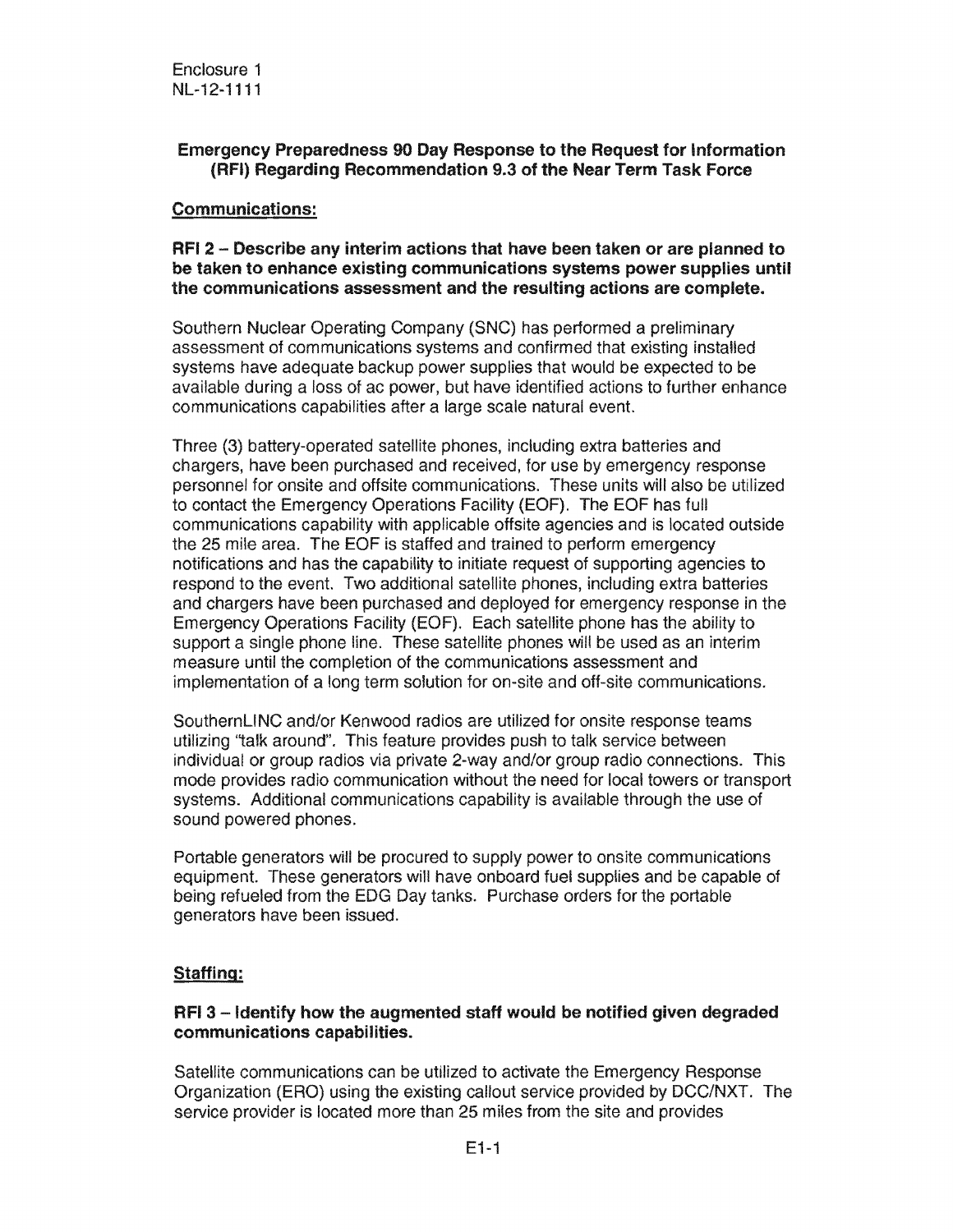geographically diverse call center locations and back-up capability. Once activated, the system initiates notification ERO personnel via voice, text messaging, and email to all devices registered for the individual ERO member (e.g., phone, pager, smart phone, etc.). This method will reach ERO members outside the 25-mile zone, as well as a portion of the ERO with notification coverage (device dependent) within fringes of the 25-mile zone. Additional ERO members will be notified as communications infrastructure is returned to service through the affected area.

Initial expectations will be communicated to the ERO to respond to their assigned emergency response facilities when made aware of an area-wide loss-of-grid by October 30, 2012. This will be included in the ERO annual requalification training program by December 12, 2012.

#### RFI4 - Identify the methods of access (e.g., roadways, navigable bodies of water and dockage, airlift, etc.) to the site that are expected to be available after a widespread large scale natural event.

Various types of transport to Plant Hatch are applicable including: walking, personal vehicle, helicopter, and boat.

SNC currently has a written agreement with the Georgia Emergency Management Agency (GEMA) to obtain logistical support in the event of a largescale natural disaster that inhibits site access. GEMA is the central coordinating agency for all state, local, and federal resources, including mutual aid in Georgia. This includes clearing of access roads as conditions warrant, water and air transportation support, etc., as needed. The agreement is being revised to specifically identify the need for assistance such as transportation of emergency responders to designated emergency response facilities in the event of a largescale natural disaster that inhibits site access and clearing of access roads, as conditions warrant. SNC anticipates that any applicable agreements will be verified or updated by October 30, 2012.

In support of these agreements, SNC is establishing staging areas to be used by the emergency responders as common locations for transport to the affected Areas under consideration include the current alternate assembly areas, as well as strategic public centers (schools, shopping centers, etc.). The selected areas will be identified by October 30, 2012.

SNC is preparing for the potential that site access will be unavailable for the first six hours following the postulated natural disaster. If the site is inaccessible due to the event (e.g. bridges damaged, roads blocked with debris, etc.) emergency responders for the affected site will be expected to assemble at the predeSignated muster points. Communications protocols established in conjunction with the planned memoranda/agreements with the associated State(s) will be invoked to coordinate the dispatch of transportation appropriate for the specific event (e.g., helicopter, ATV, boat, etc.).